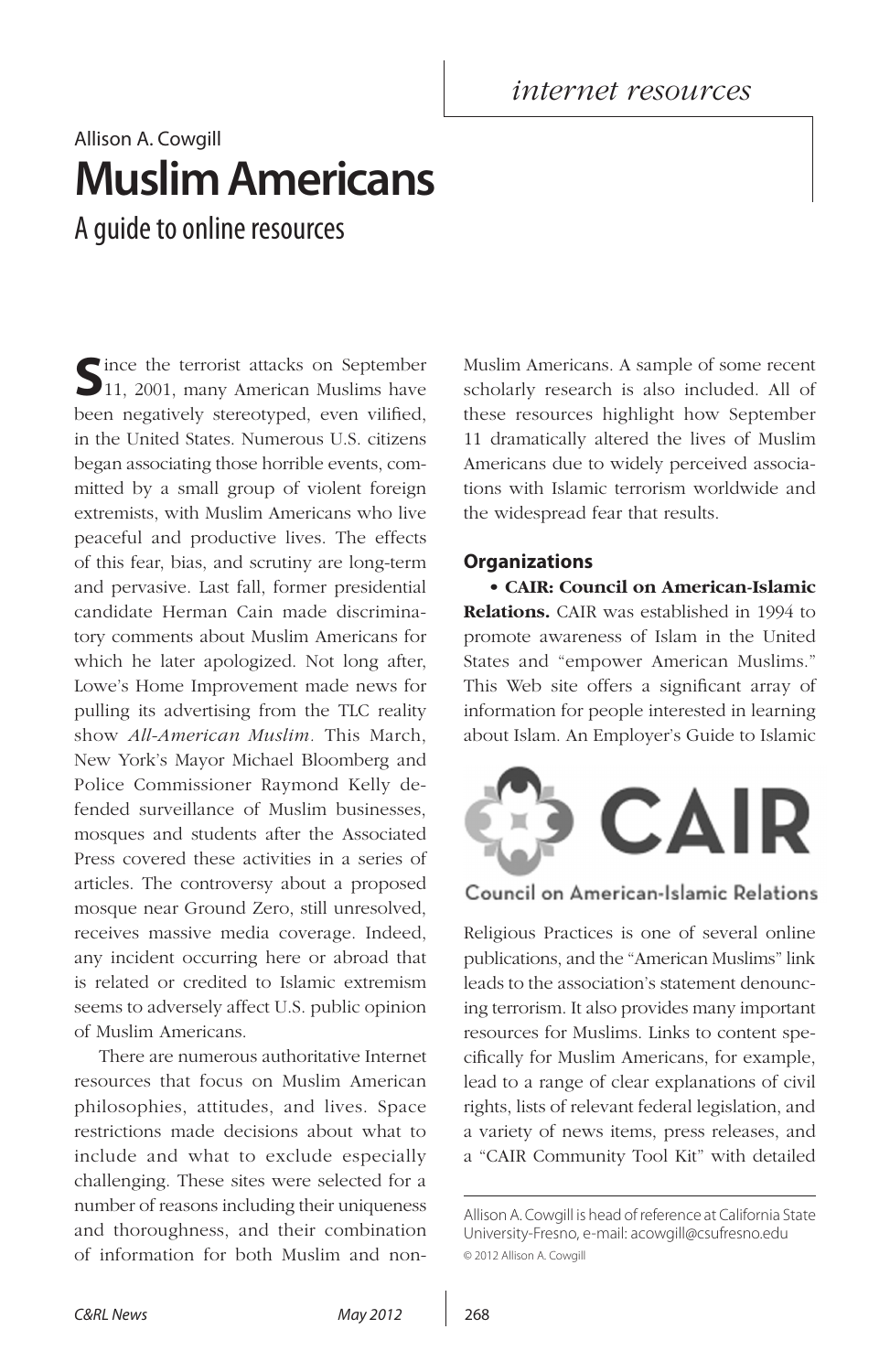information on how to combat bigotry at the local level. This site also includes a search box. *Access:* http://www.cair.com/.

• **Islamic Relief USA: Working Together for a Better World.** Founded in 1993, this well-known humanitarian organization is an independent affiliate of Islamic Relief Worldwide. It is involved in a variety of projects in 34 countries, including Afghanistan, Bosnia, Chad, Pakistan, Haiti, Somalia, and the United States. Islamic Relief USA's programs focus on education initiatives, food aid, health, and water and sanitation. The Web site offers links to information on the group's history, mission, frequently asked questions, grants, special fundraising events, videos, a blog, and how to volunteer and make donations. PDF files of its publication *Partnership* are available from 2004 through 2011. *Access:* http:// www.irusa.org/.

• **ISNA: Islamic Society of North America.** ISNA, originated in 1982 as an offshoot of the Muslim Student Association, is one of the largest Muslim American mem-



bership organizations in the United States. The group's primary goals include improving the well-being of Muslim Americans and "building bridges of understanding

and cooperation" both within and outside Islamic communities. This Web site offers an enormous variety of information, including recent full-text news items; press releases; conferences and special events updates; the *Qur'an* translated into English, French, and German; and services that combat domestic violence and addiction. ISNA is also involved in a variety of humanitarian efforts in locations such as Darfur and Southeast Asia. *Islamic Horizons,* its bimonthly publication, is covered later in this article. A single search box provides access to specific topics and it offers online e-newsletter subscriptions. *Access:* http://www.isna.net/.

• **Muslim Public Affairs Council: MPAC.** This organization, created in 1988, focuses on improving U.S. sentiment towards Muslim Americans and ensuring their civil liberties. It promotes such Islamic core values as love of God and hatred of terrorism. This Web site offers a vast amount of information, including the group's history, vision and mission, press releases, full-text policy reports, programs and events, recommended books, and issue statements on such topics as civil rights, "Islamophobia," and freedom of religion in the United States. MPAC's core belief is that "change … requires organized, sustained efforts" both locally and nationally. *Access:* http://www.mpac.org/.

• **Muslim Students Association (MSA).**  MSA was established in 1963 to support Muslim student success in higher education and promote networking and unity. The MSA Web site includes information about the organization's "guiding principles," regional and national conferences, special events such as Islam Awareness Day, individual chapters nationwide, a blog, multi-media, and a variety of resources under such headings as "Make Your Campus More Muslim Friendly" and "Learning Professional MSA Management Skills." It also provides links to the MSA National E-letter from 2008 to date. *Access:* http://msanational.org/.

### **Reports**

• **"The American Mosque 2011: Basic Characteristics of the American Mosque, Attitudes of Mosque Leaders."** This thorough survey, released in January 2012, reports that there are more than 2,000 mosques in the United States, and that more than 2.6 million Muslims, from very diverse backgrounds, attend their services. This report covers findings from 524 telephone interviews of select mosque leaders, the majority of whom do not believe that "overall American society is hostile to Islam" and "agree that Muslims should be involved in American institutions." It includes a range of statistics on such topics as the locations of mosques, kinds of facilities, and the ethnicity and gender of regular attendees. Ihsan Bagby, University of Kentucky professor of Islamic Studies, is listed as both the author and one of the survey's research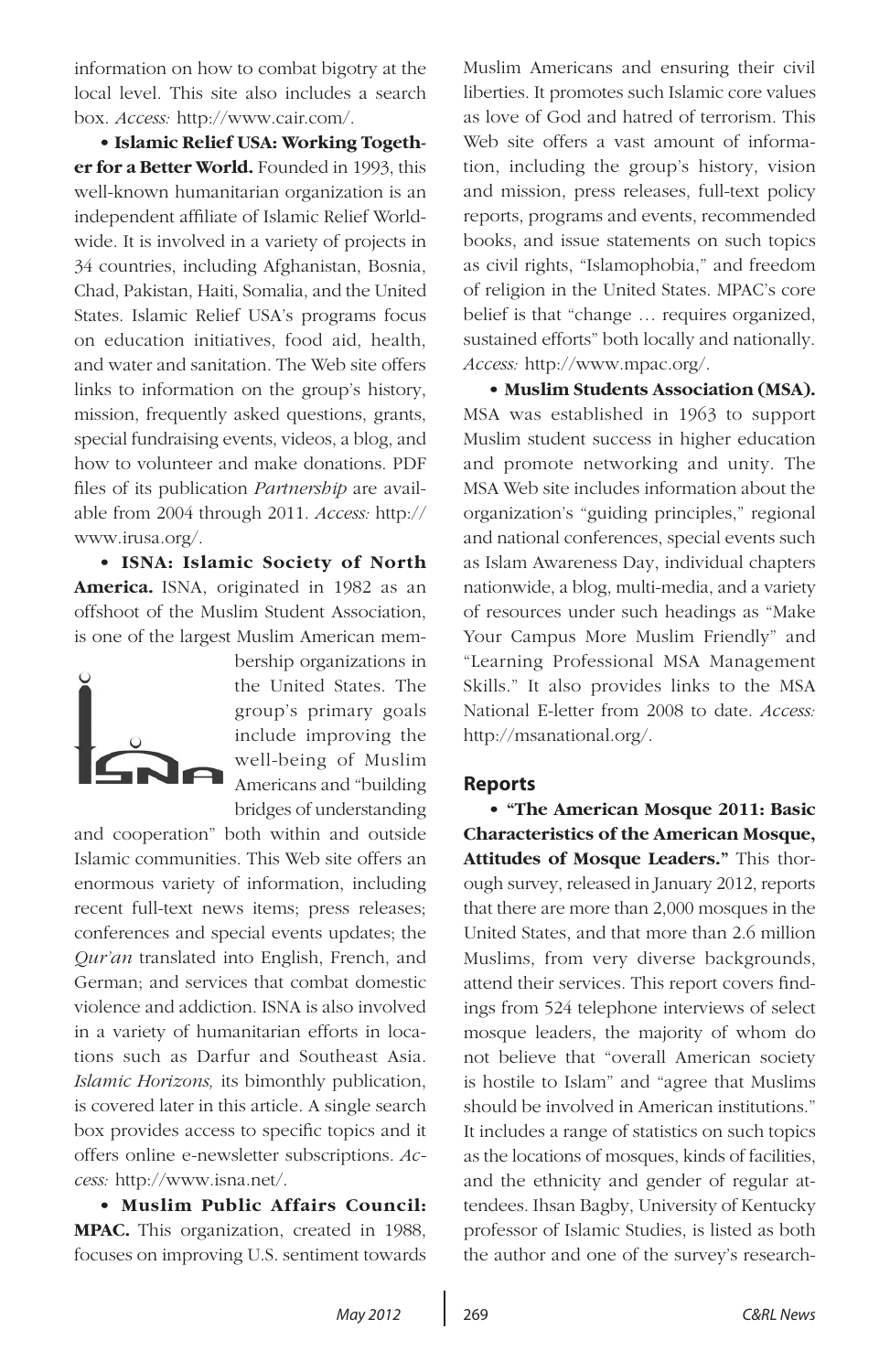ers. *Access:* http://www.cair.com/Portals/0 /pdf/The-American-Mosque-2011-web.pdf.

• **"Anti-Terror Lessons of Muslim-Americans."** Duke University's David Schanzer and Ebrahim Moosa, and University of North Carolina's Charles Kurzman issued this 64-page report in March 2010. It details the results of their research on radicalized Muslim Americans after September 11, and how Muslim Americans combat such radicalization. While perceptions of anti-Islamic discrimination in the Muslim-American community have increased, the authors found that few individuals were actually involved in terrorist activities in the preceding ten years and that Muslim American communities have successfully limited radicalization in a variety of ways, including condemning violence; engaging in local "self-policing;" building communities that lessen "social isolation;" and promoting "political engagement" at all levels in the United States. This study includes an executive summary, recommendations, statistics on "terrorism offenders," several charts, and bibliographic references. *Access:* http://www.sanford. duke.edu/news/Schanzer\_Kurzman\_Moosa \_Anti-Terror\_Lessons.pdf.

• **"The 'Bin Laden' Effect: How American Public Opinion About Muslim Americans Shifted in the Wake of Osama Bin Laden's Death."** Ohio State University Professors Erik Nisbet and Michelle Ortiz collaborated with Cornell University's Yasamin Miller and University of New Hampshire's Andrew Smith on this 18-page report. They telephoned a sample of Americans to measure their perceptions of Muslim Americans from April 7, 2011, through May 24, 2011. Osama Bin Laden's death occurred after the project's first three weeks, which allowed the researchers to compare responses recorded before and after he was killed. They discovered that this event very negatively affected public opinion due to the massive media coverage it received. After Bin Laden was killed, people were more resentful and fearful of Muslim Americans, and supported increased limitations on their civil liberties. An executive summary, other significant findings, and an explanation of the methodology are included. *Access:* http://www.eriknisbet.com /files/binladen\_report.pdf.

• **"Muslim Americans: Faith, Freedom, and the Future."** The Gallup Center for Muslim Studies and the Abu Dhabi Gallup Center issued this 132-page report, subtitled "Examining U.S. Muslims' Political, Social, and Spiritual Engagement 10 Years After September 11," in August 2011. This poll measured tolerance, religious practices, and civic interactions, comparing results to other major religious groups in the United States. Numerous graphs clearly highlight a variety of findings that indicate, for example, that a majority of the Muslim Americans polled "are satisfied with their current lives;" have definite views on how the Middle East conflict should be resolved; do not support al Qaeda; and while loyal to the United States, believe that military involvement in Afghanistan and Iraq is a mistake. This report also includes an executive summary, recommendations for future action, and an explanation of the methodology used. *Access:* http://www. abudhabigallupcenter.com/148772/REPORT-Muslim-Americans-Faith-Freedom-Future. aspx.

# PewResearchCenter

• **"Muslim Americans: No Signs of Growth in Alienation or Support for Extremism."** This August 2011 Pew Research Center publication reports on a survey of more than 1,000 Muslim Americans completed last year. Researchers focused on determining how "political and social attitudes" changed since the 2007 Pew Research Center survey "Muslim Americans: Middle Class and Mostly Mainstream."1 This effort used the same methodology and most of the questions from 2007 resulting in useful and valid comparisons. Sections cover topics such as demographics, religious practices, challenges, and concerns about terrorism and international relations. Findings note, for example, that Muslim Americans increasingly believe they are viewed suspiciously and that mosques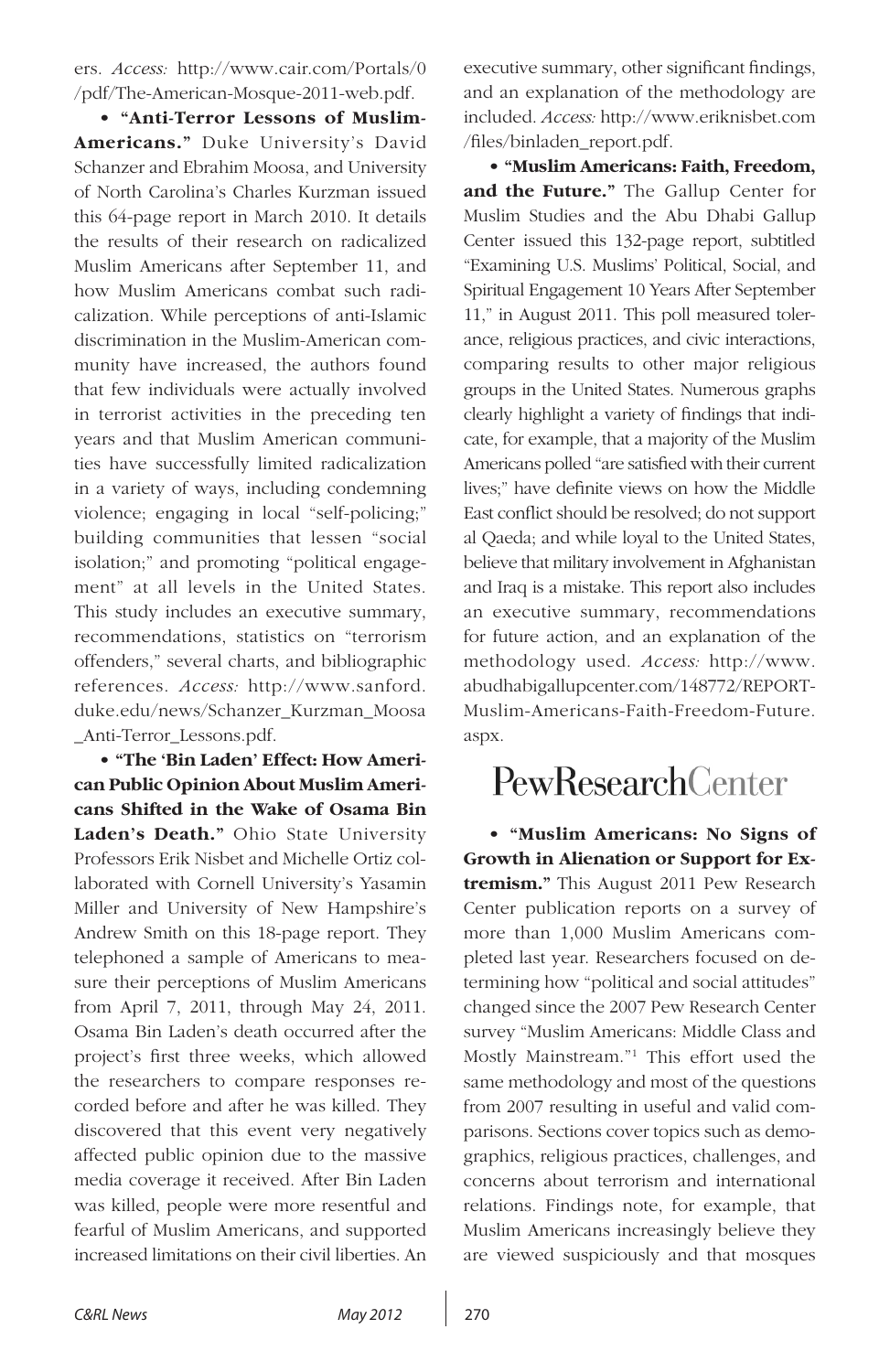and Islamic centers face growing hostility in their communities. Nevertheless, the Muslim Americans surveyed "have not become disillusioned" and are "overwhelmingly satisfied" with their lives. This 137-page work includes numerous charts and graphs, and a thorough explanation of the methodology used. *Access:*  http://www.people-press.org/files/legacy -pdf/Muslim-American-Report.pdf.

### **Media**

• *The American Muslim (TAM).* Originating as a quarterly print periodical in 1989, *The American Muslim* became a completely online effort in 1995. The publishers are "dedicated" to supporting peace, justice, and "inter-community dialogue." The site has links to topics arranged by subject, a list of recommended books on Islam, news items, and full-text articles from other sources. Clicking on the icon "Muslims Denounce Terrorism: Terror Has No Religion" takes users to a long list of links to "Muslim denunciations of terrorism, extremism, and violence." Very recent articles are also listed by title and arranged by date on the right side of the page. A search box is provided for additional access to site content. The editors stress that *TAM* is not affiliated with the Muslim American Society or their similarly titled publications. *Access:* http://www.theamericanmuslim.org/.

• *Islamic Horizons.* The Islamic Society of North America publishes this bimonthly journal. Full-text issues from November/ December 2008 to date are available online in PDF. The site offers a search box, and results can be limited to keywords or exact phrases and specific categories, such as articles, sections, and news feed. The January/ February 2012 issue's cover story discusses the challenges young Islamic adults face as they balance their religious beliefs with their lives in the United States. The rest of this issue primarily focuses on educational topics, including Islamic schools, the relationship between school and family, and American Muslims in higher education. *Access:*  http://www.isna.net/Islamic-Horizons/pages /Islamic-Horizons.aspx.

• *Muslim Observer.* This weekly newspaper, headquartered in Michigan and distributed nationwide, covers a wide array of local, national, and international news on Muslims and Islam. The most recent issue is available full-text online, and clicking on "Archives" takes users to a site map that provides links to back issues from November 2004 to date; to content arranged by subject; and to specific newspaper sections such as op-ed and editorials. Keyword searching is available to help users readily find articles on specific topics. *Access:* http://muslimmedianetwork. com/mmn/?p=50.

• **NPR: National Public Radio.** This Web site provides a search box that allows users to find more than 175 NPR programs and news stories on "Muslim Americans" (use quotation marks to get the most precise results) as far back as the mid-2000s. Results are ranked either by date or relevance. Recent entries include the *Morning Edition* report titled "Muslim Americans Question Scrutiny at the Border," the *Talk of the Nation* segment titled "How Being Muslim in America Has Changed Since 9/11," and the *Tell Me More* broadcast "Obama Gets Heat for Quran-Burning Apology." *Access:* http://www.npr.org/.

**• Times Topics: Muslim-American News.** This authoritative site provides free access to more than 350 full-text *New York Times*  articles about Muslim Americans from 2000 to date. The homepage provides "Highlights from the Archives," arranged by headlines that can be organized either by date or by relevance. A search box at the bottom of the screen allows readers to use keywords to find articles on specific subjects. Photographs are included. *Access:* http://topics.nytimes.com /topics/reference/timestopics/subjects/m /muslimamericans/index.html.

### **U.S. government sources**

• **Being Muslim in America.** The Bureau of International Information Programs, U.S. Department of State, published this 60-page document in 2009 to describe American Islam culture and life, and help dispel existing American stereotypes of Muslim Americans.